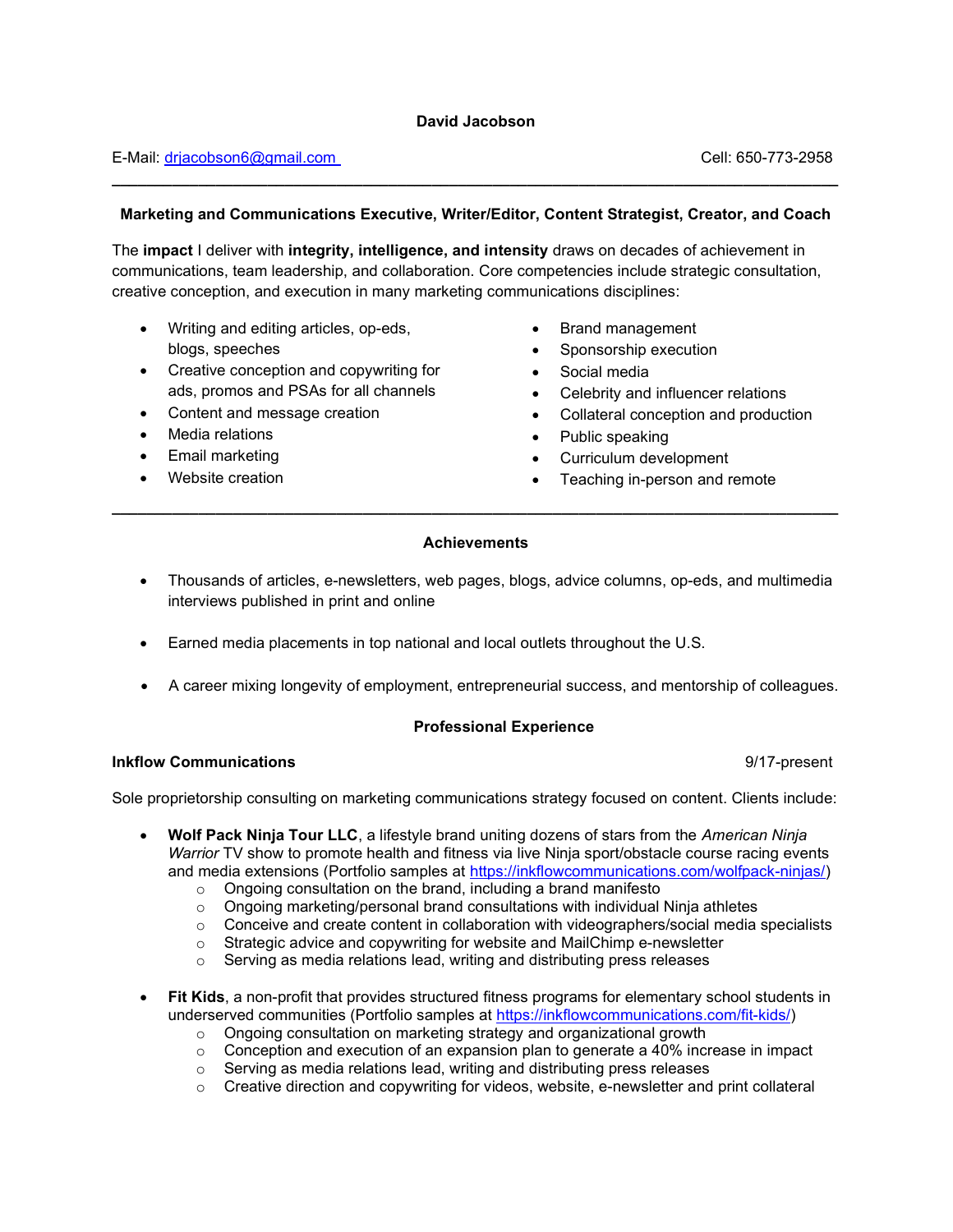# David Jacobson CV page 2

## Inkflow Communications (continued) 9/17-present

Clients include:

- St. Thomas Academy, a private, all-male, Catholic military school in the Twin Cities area
	- $\circ$  Feature articles for Saber, the Academy's alumni and donor magazine (Portfolio samples at https://inkflowcommunications.com/home/st-thomas-academy/)
	- $\circ$  Periodic blog items to highlight donors, faculty, students, alumni, and timely topics in Academy offerings and evolution in its educational competencies
	- o Ad hoc website writing, such as faculty bios
- The Writing Salon, adult education in writing, (student testimonials and links to course descriptions at https://inkflowcommunications.com/the-writing-salon/)
	- $\circ$  Conceive, create curriculum, and teach "On Point"—a class on persuasive writing, such as newspaper columns, op-eds, personal experience blogs, and other forms that "make a point and stay on point"
	- o Conceive, create curriculum, and teach "To Make a Long Short"—an editing class
	- o Conceive, create and coach "The Writing Gym"—a class to stretch and strengthen writing muscles, replicating a fitness gym experience
- Citizen Schools, a non-profit that sends volunteer teachers into under-served schools to provide enrichment curriculum pertinent to their professions or other areas of expertise
	- $\circ$  Develop curriculum and lesson plans and teach creative writing to middle school students
	- $\circ$  Revise curriculum during the pandemic to adapt for remote classroom experiences and to add emphasis on social emotional learning
- Concord Chamber Orchestra, a non-profit volunteer musical organization committed to "making classical music accessible"
	- $\circ$  Conduct a market research study, interviewing constituent musicians, board members, donors, and subscribers, and then use findings to issue marketing communications recommendations
- WeXL, a fledgling non-profit committed to developing a diverse workforce and economic impact within the creative industries, such as media, arts, entertainment, and technology. (Portfolio samples at https://inkflowcommunications.com/wexl/)
	- $\circ$  Ongoing consultation on marketing strategy, brand positioning and organizational growth  $\circ$  Editorial contribution to WeXL's Represent TV show, website and promotional videos
	- Editorial contribution to WeXL's Represent TV show, website and promotional videos
	- o Creative direction and copywriting for print and electronic collateral
	- o Mentorship of young creative practitioners from underserved communities
- Positive Coaching Alliance, a national non-profit in the youth and high school sports/education marketplace (my most recent full-time employer as noted below)
	- $\circ$  Write articles on coaching and umpiring baseball and softball for PCA partner Little League International
	- $\circ$  Lead feasibility study for a new product, including market research interviews, writing an in-depth report on findings, and recommending product launch marketing strategies
- Pro-Bono
	- $\circ$  U.S. Africa Institute (co-create and teach creative arts curriculum to students in Ethiopia via Zoom)
	- o Coach Cam "Going to State" (Communications Director for Cameron "Coach Cam" Campbell, candidate for Texas HD 132)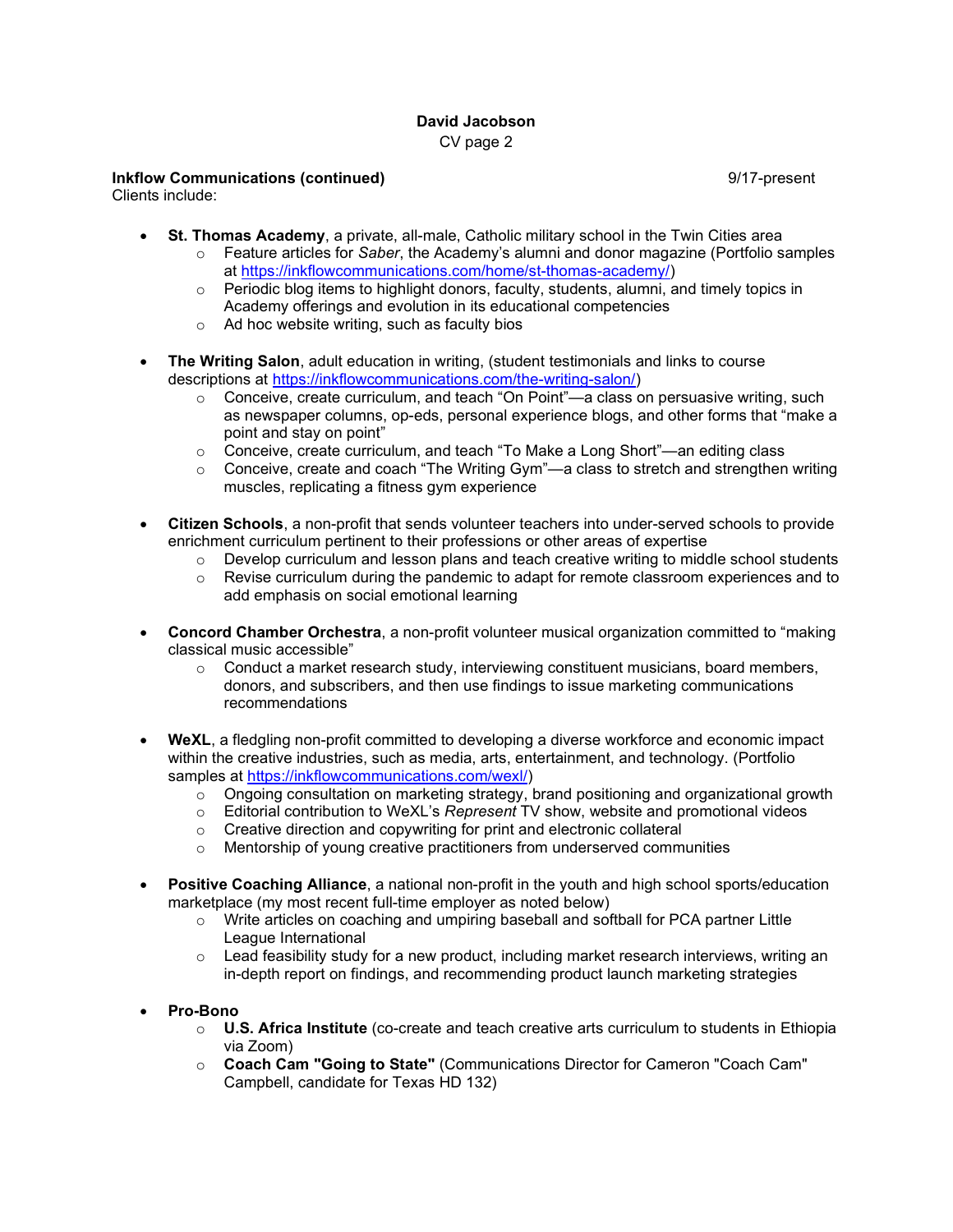## David Jacobson CV page 3

#### Inkflow Communications Pro-Bono Clients (continued)

- $\circ$  Left of Bang Entertainment (project led by urban filmmaker/actor Brian Hooks to give youth an alternative to gang membership through entertainment industry employment)
- o The Other Boys of Summer (film about Negro League Baseball)<br>○ Redwood City Racial Equity Mural Steering Committee
- Redwood City Racial Equity Mural Steering Committee
- $\circ$  Sojourn to the Past (immersive civil rights education program for teens)

## Pre-Inkflow Employment

| <b>Positive Coaching Alliance, Mountain View, CA</b> | 9/05-8/17 |
|------------------------------------------------------|-----------|
| Senior Marketing Communications and Content Manager  | 9/14-8/17 |
| Marketing Communications Manager                     | 9/05-8/14 |

Conceived, executed, and measured all facets of external communications for \$12 million+ national nonprofit organization and its 17 local Chapters -- managing executives, employees, vendors and external partners for maximum B2B and B2C impact in the youth and high school sports/education marketplace.

- Brand development and management, collaborating on conception and design and defending and advancing multiple brands nationally and locally
- Media relations strategy, message crafting, writing, dissemination and measurement/reporting. Placements included Sports Illustrated, The New York Times, The Wall Street Journal, ESPN The Magazine, ESPN's Outside the Lines, and scores of major local media outlets.
- Website conception, design, development, and hands-on content management system use, including blogs, social media integration, and four website launches
- E-mail marketing strategy, writing/editing and list management, including conception of new segmented e-mail franchises, design and content curation/generation
- Conceived and executed content-marketing strategy, producing articles, podcasts, and videos with everyone from grassroots to world-famous athletes, coaches and thought leaders
- Sales collateral conception, consultation, design and writing/editing: Annual magazine, fliers, banners, PA announcements, print and electronic ads, and PSAs
- Sponsorship prospecting, service, and content development, supporting relationships with Deloitte, Liberty Mutual Insurance, Nike, Shutterfly, Dove Men+Care Deodorant and others
- Articles and multi-media content for channels of partner organizations: AAU, Little League, USA Football, US Lacrosse, US Youth Soccer, US Club Soccer, etc.
- Public speaking/curriculum presentation

#### SponsorWrite, San Bruno, CA 61 and 100 and 100 and 100 and 100 and 100 and 100 and 100 and 100 and 100 and 100

Sole proprietorship, providing marketing communications and media relations consulting, primarily in the areas of event marketing and sponsorship. Clients and projects included:

- 361⁰ Sports and Event Marketing (newsletter, media relations, client prospecting)
- Advanced Micro Devices (case study on Lance Armstrong sponsorship)